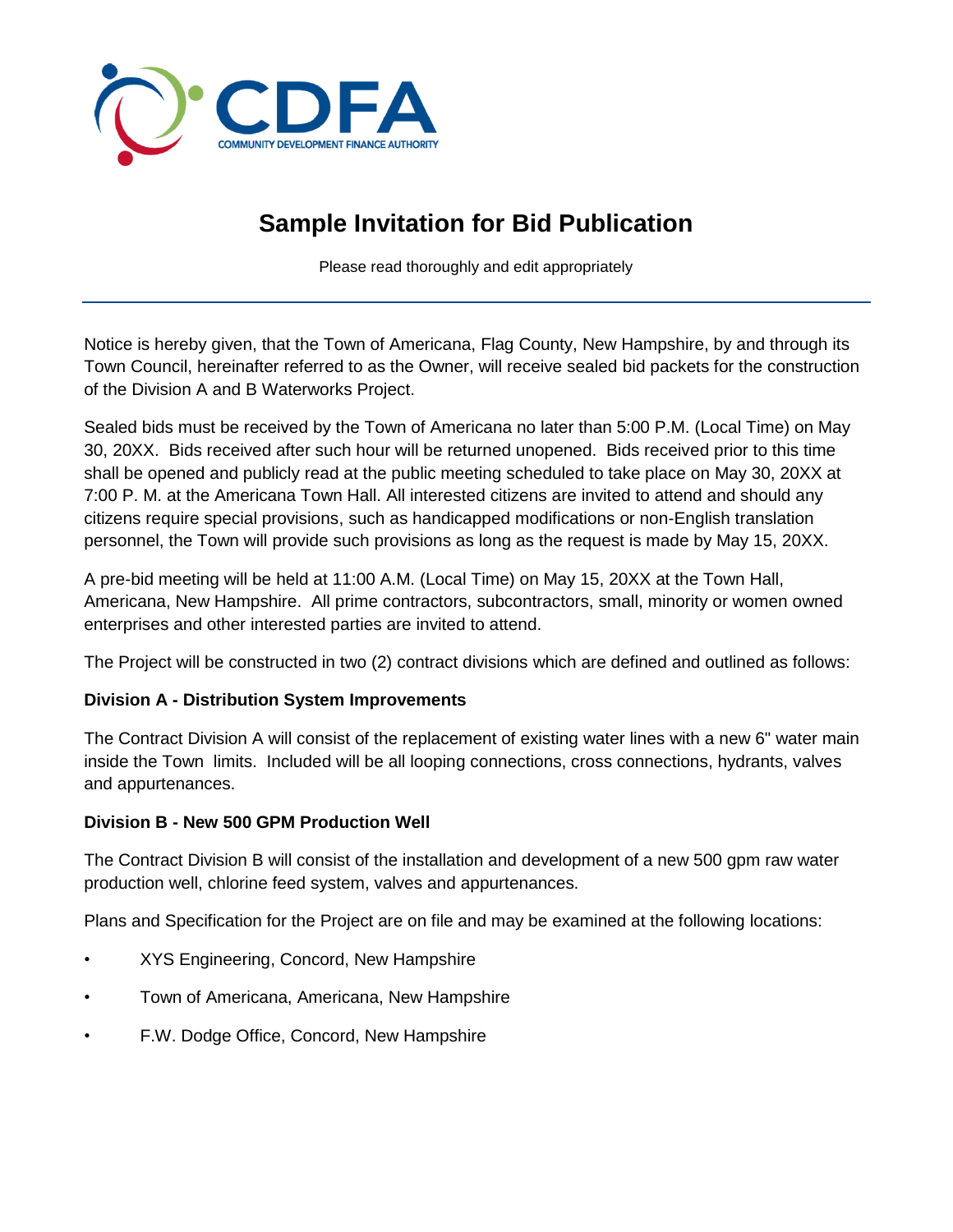Copies of the Plans and Contract Documents and Specifications for each division of work may be obtained at XYS Engineering, at 333 Smith Road, Concord, NH.

The work to be performed and the bid to be submitted shall include sufficient and proper sums for all general construction, mechanical installation, labor, materials, permits, licenses, insurance, and so forth incidental to and required for the construction of the facilities.

Each bid must be enclosed in a sealed envelope bearing the title of the Project and the name and address of Bidder. All bids must be submitted on the bid forms as identified in the Contract Documents and Specifications.

Each bid shall be accompanied by a certified check or acceptable bidder's bond made payable to the Owner, in a sum of not less than five percent (5%) of the total amount of the highest aggregate bid, which check or bond will be held by the Owner as evidence that the bidder will, if awarded the contract, enter into the same with the Owner upon notification from him to do so within ten (10) days of said notification.

Approved performance and payment bonds guaranteeing faithful and proper performance of the work and materials, to be executed by an acceptable surety company, will be required of the Contractor at the time of contract execution. The bonds will be in the amount of 100% of the Contract Price and must be in full force and effect throughout the term of the Construction Contract plus a period of twelve (12) months from the date of substantial completion.

The Owner reserves the right to reject any bid, or all bids, or to accept any bid or bids, or to make such combination of bids as may seem desirable, and to waive any and all informalities in bidding. Any bid may be withdrawn prior to the above scheduled time for the opening of bids or authorized postponement thereof. Any bid received after the time and date specified shall not be considered. No bid may be withdrawn after the scheduled closing time for receipt of bids for at least ninety (90) days.

A conditional or qualified Bid will not be accepted.

Award will be made to the low, responsive, responsible bidder. The low, responsive, responsible bidder must not be debarred, suspended, or otherwise be excluded from or ineligible for participation in federally assisted programs under Executive Order 12549.

All applicable laws, ordinances, and the rules and regulations of all authorities having jurisdiction over construction of the project shall apply to the project throughout.

Bids shall be properly and completely executed on bid forms included in the Specifications. A copy of the proposed Financial Statement to be submitted with the bid is included in the bid documents section to these specifications. The Owner may make such investigations as deemed necessary to determine the ability of the Bidder to perform the work and the Bidder shall furnish to the Owner all such information and data for this purpose as the Owner may request. The Owner reserves the right to reject any bid if the evidence submitted by, or investigation of, such Bidder fails to satisfy the Owner